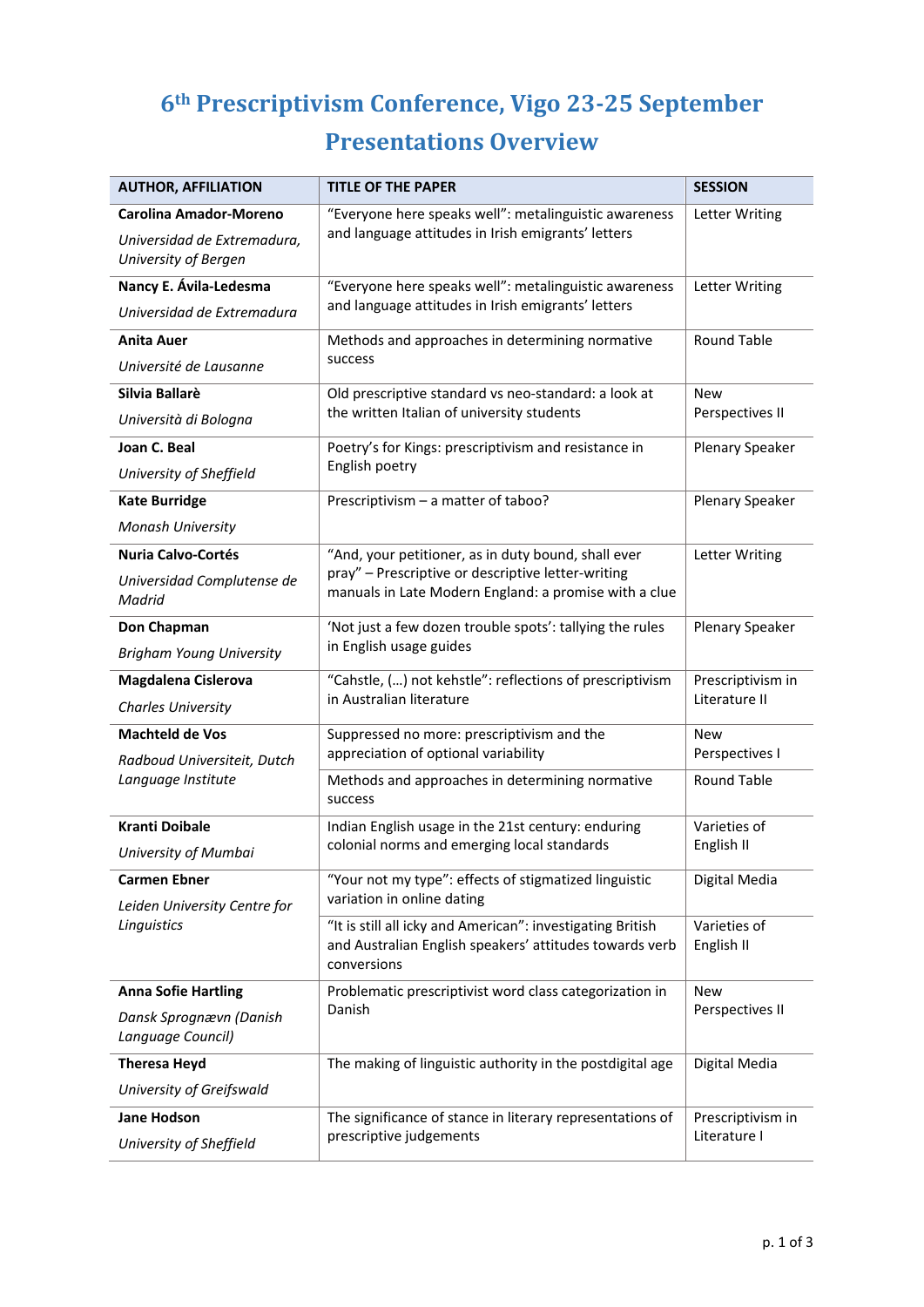| <b>AUTHOR, AFFILIATION</b>                         | <b>TITLE OF THE PAPER</b>                                                                                                        | <b>SESSION</b>                    |
|----------------------------------------------------|----------------------------------------------------------------------------------------------------------------------------------|-----------------------------------|
| <b>James Hyett</b>                                 | Female characters as comic prescriptivists? Eighteenth-<br>century you was                                                       | Late Modern<br>English II         |
| University of Toronto                              |                                                                                                                                  |                                   |
| <b>Marlena Jakobs</b>                              | Orthographies in conflict - Low German writing<br>systems as counteractions to dominant nationalist<br>ideas in the 19th century | Orthography                       |
| Freie Universität Berlin                           |                                                                                                                                  |                                   |
| Susana Karlsson                                    | Maintaining symbolic power through language<br>shaming - A case-study of a spelling reform                                       | Orthography                       |
| Gothenburg University                              |                                                                                                                                  |                                   |
| Viktorija Kostadinova                              | 150 years of ideas about language: the aims of<br>metalinguistic works in American English                                       | Varieties of<br>English I         |
| University of Amsterdam                            |                                                                                                                                  |                                   |
| <b>Andreas Krogull</b>                             | Methods and approaches in determining normative<br>success                                                                       | Round Table                       |
| Leiden University Centre for<br>Linguistics        |                                                                                                                                  |                                   |
| <b>Sachin Labade</b>                               | Indian English usage in the 21st century: enduring                                                                               | Varieties of                      |
| University of Mumbai                               | colonial norms and emerging local standards                                                                                      | English II                        |
| <b>Claudia Lange</b>                               | Indian English usage in the 21st century: enduring                                                                               | Varieties of<br>English II        |
| <b>TU Dresden</b>                                  | colonial norms and emerging local standards                                                                                      |                                   |
| Lena Lind Palicki                                  | Maintaining symbolic power through language                                                                                      | Orthography<br><b>Round Table</b> |
| Stockholm University                               | shaming - A case-study of a spelling reform                                                                                      |                                   |
| <b>Eline Lismont</b>                               | Methods and approaches in determining normative                                                                                  |                                   |
| Vrije Universiteit Brussel,<br>Universiteit Leiden | success                                                                                                                          |                                   |
| Lucía Loureiro-Porto                               | Prescriptivism in outer-circle varieties of English: a view<br>from Hong Kong English                                            | Varieties of<br>English II        |
| University of the Balearic<br>Islands              |                                                                                                                                  |                                   |
| Morana Lukač                                       | The making of linguistic authority in the postdigital age                                                                        | Digital Media                     |
| University of Greifswald                           | What guides copy-editors' decisions? From                                                                                        | Language                          |
|                                                    | grammatical to sociolinguistic determinants                                                                                      | Professionals                     |
| <b>Beth Malory</b>                                 | Pinpointing prescriptive impact: using change point<br>analysis for the study of prescriptivism at the idiolectal                | Late Modern<br>English II         |
| Lancaster University                               | level                                                                                                                            |                                   |
| <b>Dimitrios Meletis</b>                           | Literacy and self-prescriptivism: a metapragmatic                                                                                | Orthography                       |
| University of Zurich                               | discourse analysis of attitudes towards orthographic<br>regulation                                                               |                                   |
| <b>Emanuele Miola</b>                              | Old prescriptive standard vs neo-standard: a look at                                                                             | <b>New</b>                        |
| Università di Bologna                              | the written Italian of university students                                                                                       | Perspectives II                   |
| <b>Spiros Moschonas</b>                            | Prescriptivism and variation: the case of the Greek                                                                              | Digital Media                     |
| National and Kapodistrian<br>University of Athens  | word for 'coronavirus'                                                                                                           |                                   |
| <b>Costas Mourlas</b>                              | Prescriptivism and variation: the case of the Greek                                                                              | Digital Media                     |
| National and Kapodistrian<br>University of Athens  | word for 'coronavirus'                                                                                                           |                                   |